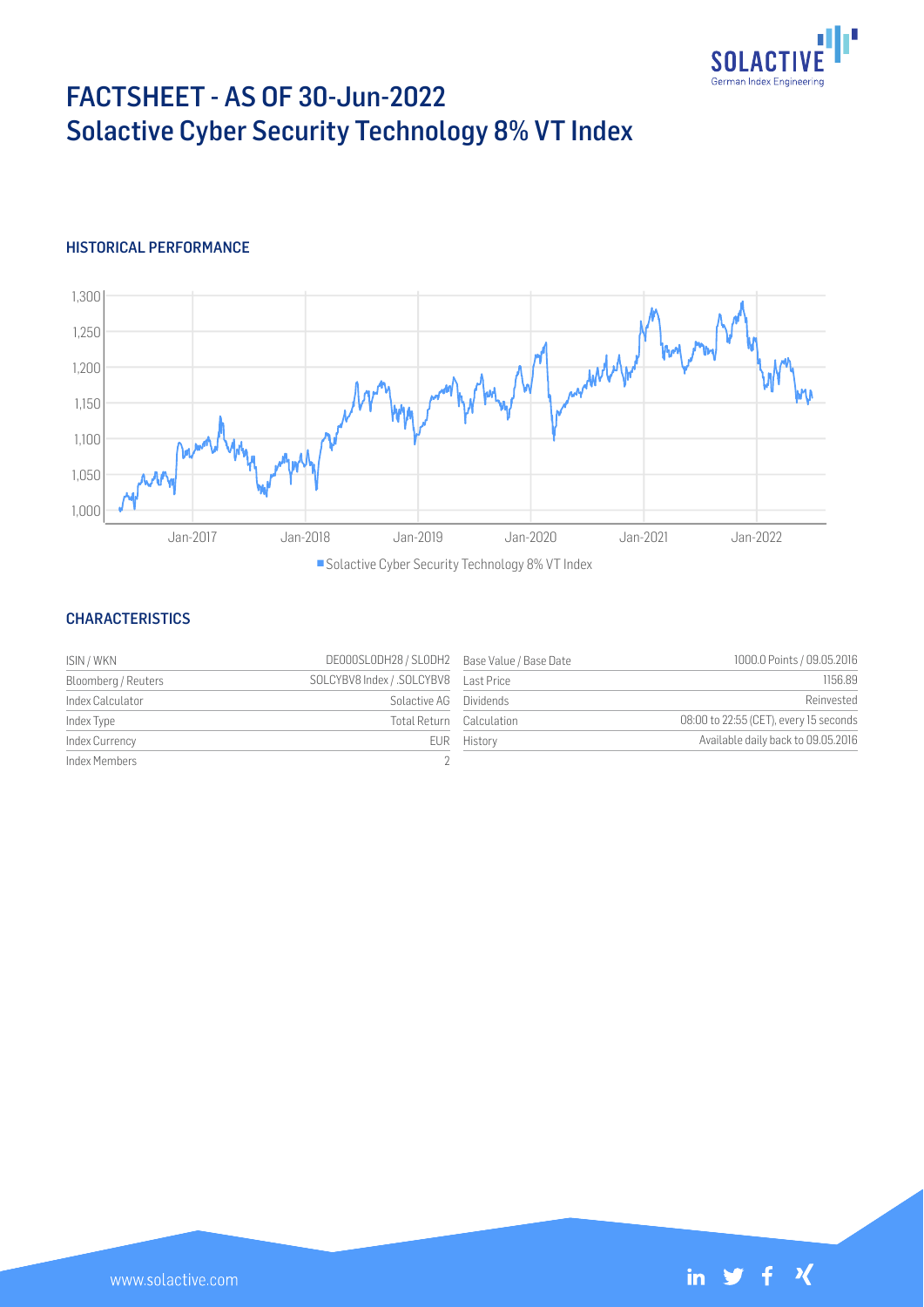

### **STATISTICS**

| <b>EUR</b>         | 30D      | 90D       | 180D     | 360D                  | YTD     | Since Inception       |
|--------------------|----------|-----------|----------|-----------------------|---------|-----------------------|
| Performance        | $-0.63%$ | $-4.18%$  | $-6.75%$ | $-5.77\%$             | -6.75%  | 15.69%                |
| Performance (p.a.) |          |           |          |                       |         | 2.40%                 |
| Volatility (p.a.)  | 6.52%    | 8.54%     | 9.26%    | 8.73%                 | 9.26%   | 8.48%                 |
| High               | 1168.65  | 1212.94   | 1220.78  | 1292.11               | 1220.78 | 1292.11               |
| Low                | 1147.79  | 1147.79   | 1147.79  | 1147.79               | 1147.79 | 997.94                |
| Sharpe Ratio*      | $-1.05$  | $-1.80$   | $-1.37$  | $-0.60$               | $-1.36$ | 0.35                  |
| Max. Drawdown      | $-1.78%$ | $-5.37\%$ | $-7.48%$ | $-11.17\%$            | -7.48%  | $-11.17%$             |
| VaR 95 \ 99        |          |           |          | $-13.8\%$ \ $-25.6\%$ |         | $-13.7\%$ \ $-24.9\%$ |
| CVaR 95 \ 99       |          |           |          | $-21.7\%$ \ $-30.6\%$ |         | $-20.1\%$ \ $-30.4\%$ |

\* Up to 31 December 2021, ex-post Sharpe ratios use as input for the risk free rate term the London Inter-Bank Offered rates in the respective currencies of the index and at a term equal to the observation period. From 3 J 2022 onwards, Sharpe ratios will be / are calculated using as reference risk free rate input the overnight replacement rate for these currencies, namely SONIA (for GBP), SOFR (for USD) and EURIBOR Overnight (for EUR).









## TOP COMPONENTS AS OF 30-Jun-2022

| Company                                           | Ticker | Countrv | Currency | Index Weight (%) |
|---------------------------------------------------|--------|---------|----------|------------------|
| SYNTHETIC CASH EUR                                |        |         |          | 84.01%           |
| SOLACTIVE CYBER SECURITY TECHNOLOGY NET EUR INDEX |        | DΕ      |          | 15.99%           |